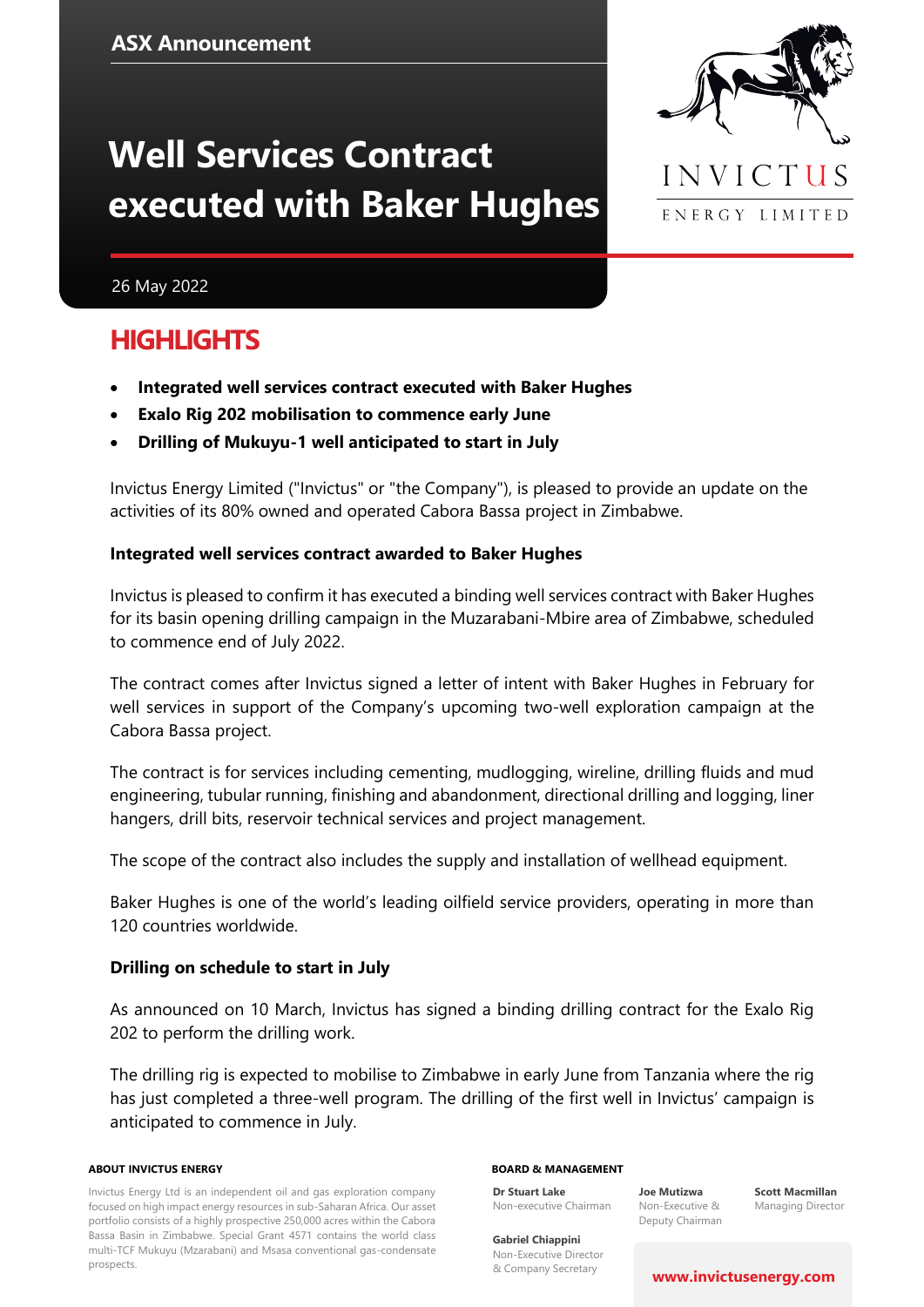The Mukuyu-1 well will test multiple stacked targets within the greater Mukuyu structure which is independently estimated to contain 8.2 Tcf  $+$  247 million barrels of conventional gascondensate (gross mean unrisked) - *see Independent Prospective Resource Estimate on 1 July 2019 and #Cautionary Statement on Prospective Resources*.

| TARGET 1 - MUKUYU <sup>1</sup>               |                                                                     |                         |
|----------------------------------------------|---------------------------------------------------------------------|-------------------------|
| <b>Approximate Depth</b><br>to Top Structure |                                                                     | <b>Target Formation</b> |
| 850m                                         | 200 Horizon<br>Additional horizon identified on CB21 2D Survey data | Post Dande              |
| 1,200m                                       | $0.4$ Tcf                                                           | Dande                   |
| 1,800m                                       | $1.6$ Tcf                                                           | Forest                  |
| 2,300m                                       | $1.4$ Tcf + 60 MMbbls                                               | Pebbly Arkose           |
| 2,700m                                       | Key Target: 4.4 Tcf + 181 MMbbls                                    | <b>Upper Angwa</b>      |
| 3,500m                                       | $0.4$ Tcf                                                           | Lower Angwa             |
|                                              | 15km Wide<br>8.2 Tcf + 247 MMbbls (excluding New 200 Horizon)       | <b>Total</b>            |

#### **Figure 1 – Mukuyu-1 well conceptual well diagram**

The Company is awaiting an updated Independent Prospective Resources Estimate incorporating the new CB21 Seismic results which will be released when completed.

#### **Managing Director Scott Macmillan commented**

*"The signing of the integrated well services contract with Baker Hughes marks another significant milestone for the Company as we prepare to embark on our maiden drilling campaign in Zimbabwe's Cabora Bassa basin.* 

*"The Basis of Well Design has been completed and the well pad construction for the first well in the drilling sequence, Mukuyu-1, is progressing well. The Exalo 202 rig is expected to start its mobilisation in the coming days once it is released from Tanzania.* 

*"We remain on track to spud the first well end of July, while we continue to make progress on selection of the second well location and expect to update shareholders in due course."*